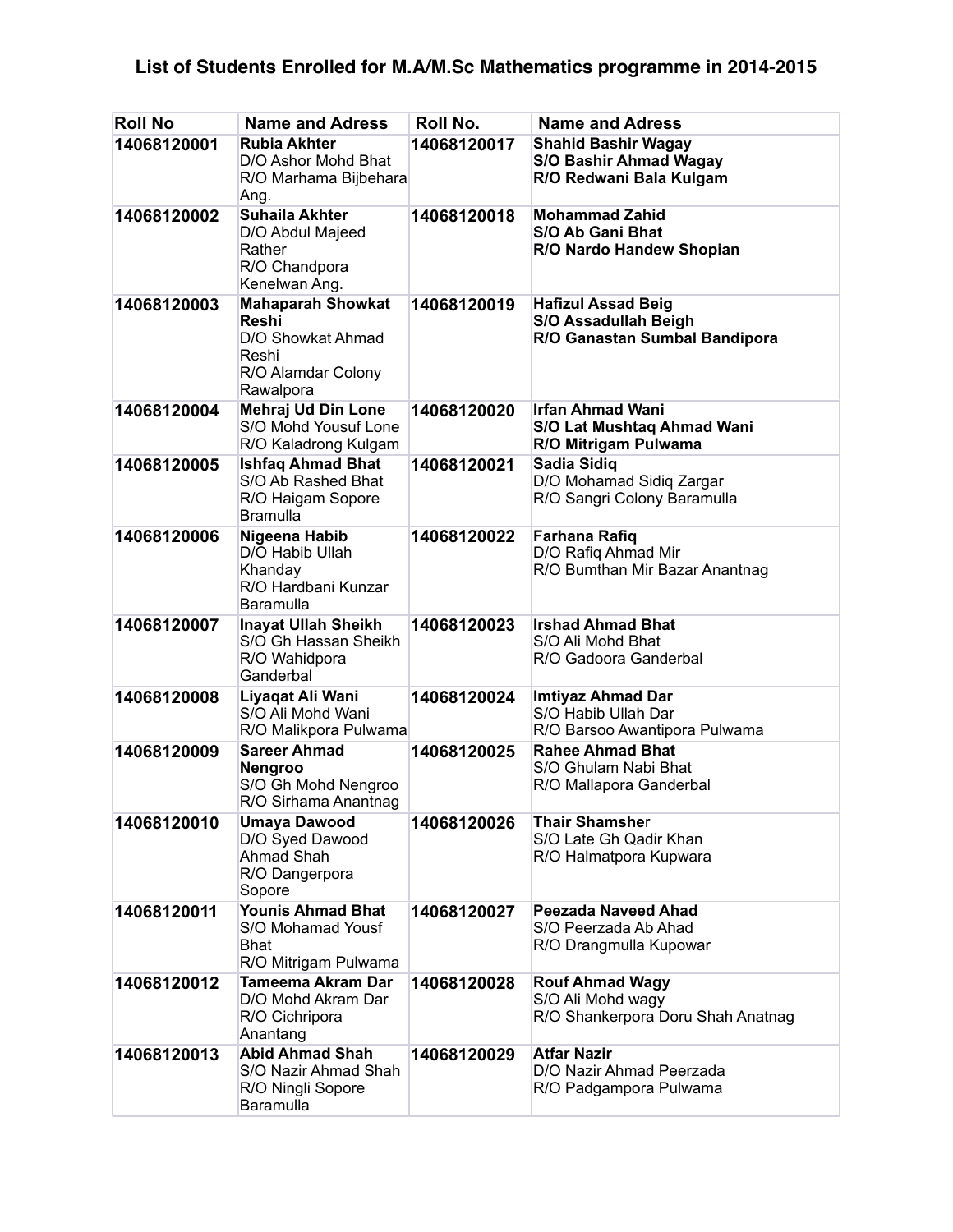## **List of Students Enrolled for M.A/M.Sc Mathematics programme in 2014-2015**

| 14068120014 | <b>Mohmad Abas Bhat</b><br>S/O Ali Mohd Bhat<br>R/O Naras Pora<br>Budgam              | 14068120030 | <b>Suhail Ahmad Shah</b><br>S/O Gh Nabi Shah<br>R/O Raram Tangmarg Brarmulla                   |
|-------------|---------------------------------------------------------------------------------------|-------------|------------------------------------------------------------------------------------------------|
| 14068120015 | <b>Mudassir Ahmad Mir</b><br>S/O Mohd Yousuf Mir<br>R/O Ratnipora Pulwama             | 14068120031 | Rozi Nazir<br>D/O Nazir Ahmad Bhat<br>R/O Alamgari Bazar Srinagar                              |
| 14068120016 | <b>Arif Syed Mir</b><br>S/O Mohammad Syed<br>Pir<br>R/O Lattishot Sopore<br>Baramulla | 14068120032 | <b>Ishfaq Ahmad Bhat</b><br>S/O Ab. Majeed Bhat<br>R/O Monghama Tral                           |
| 14068120033 | <b>Zahid Bashir Monga</b><br>S/O Bashir Ahmad<br>Monga<br>R/O Zehanpora<br>Baramulla  | 14068120050 | <b>Wahied Mahmood</b><br><b>S/O Sarwer Hussain</b><br><b>R/O Gulhotta Poonch</b>               |
| 14068120034 | <b>Faroor Ahmad Malik</b><br>S/O Habibullah Malik<br>R/O Wagila Wagoora<br>Baramulla  | 14068120051 | <b>Bushra Mohammad</b><br>D/O Gh Mohammad Rather<br>R/O C/O Dr. G.M. Rather Deptt of Chemistry |
| 14068120035 | <b>Aijaz Ahmad Bhat</b><br>S/O Mohammad Sultan<br><b>Bhat</b><br>R/O Paimus Budgam    | 14068120052 | Ahtisham Iqbal Qurashi<br><b>S/O Mohd Yaseen Qurashi</b><br>R/O Chontipora Kupwara             |
| 14068120036 | <b>Aadil Baber Bhat</b><br>S/O Mohmad Yousuf<br>Bhat<br>R/O Dethu Shangus<br>Anantnag | 14068120053 | Mahraj U Din Shah<br><b>S/O Hussam U Din Shah</b><br>R/O Marwal Pampore Pulwama                |
| 14068120037 | Rehana Majid<br>D/O Ab Majid Lone<br>R/O Warapora<br>Baramulla                        | 14068120054 | <b>Abdul Qayoom Bhat</b><br><b>S/O Gh Hassan Bhat</b><br>R/O Kothipora Budgam                  |
| 14068120038 | <b>Irfan Bashir</b><br>S/O Bashir Ahmad Bhat<br>R/O Brarsalia Anantnag                | 14068120055 | Wani Huoria Huvaid<br>D/O Gh Mohi Ud Din Wani<br>R/O Beerwah Budgam                            |
| 14068120039 | Rafia Farooq<br>D/O Faroog Ahmad<br><b>Bhat</b><br>R/O Zungalpora Kulgam              | 14068120056 | <b>Esag Ahmad Bhat</b><br><b>S/O Mohd Yaqoob Bhat</b><br>R/O Chitroo Dangerpora Budgam         |
| 14068120040 | <b>Sheikh Bilal</b><br>S/O Mohd Sultan<br>Sheikh<br>R/O Pinglena Pulwama              | 14068120057 | <b>Mohammad Iqbal Gul</b><br><b>S/O Gh Mohammad Guroo</b><br>R/O Mahraj Pora Batamaloo Sgr.    |
| 14068120041 | <b>Aasifah Akhter</b><br>D/O Ghulam Ahmad<br>Mallah<br>R/O Wadwan Budgam              | 14068120058 | <b>Sheikh Tawseef Ahmad</b><br><b>S/O Sheikh Nazir Ahmad</b><br>R/O Haind Sita Pora Shpian     |
| 14068120042 | <b>Bilal Ahmad</b><br>S/O Mohmad Asim<br>R/O Printy Panikhra<br>Kargil                | 14068120059 | <b>Sarier Ahmad</b><br><b>S/O Mohd Saleem</b><br>R/O Mirgund Khanabal Anantnag                 |